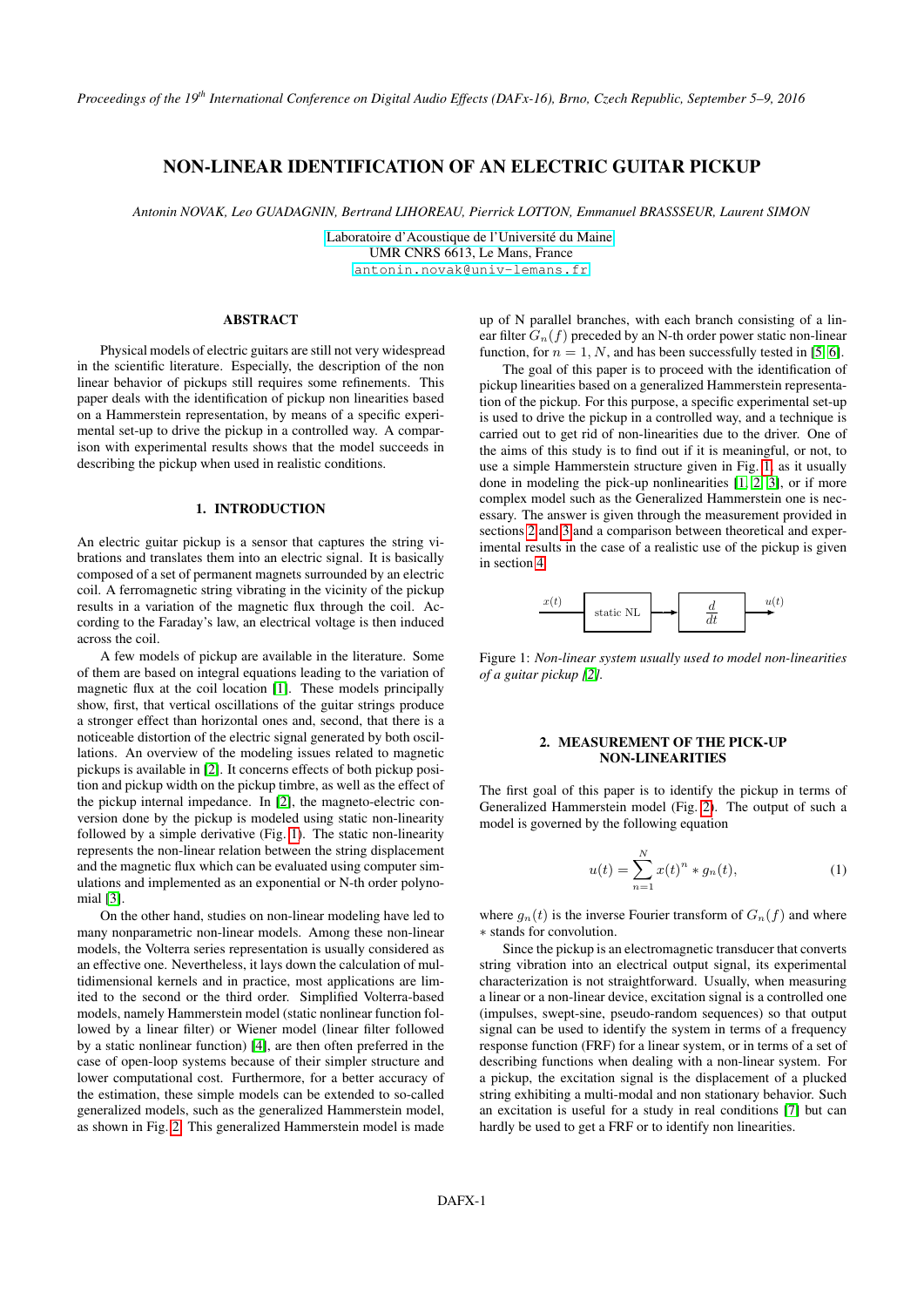<span id="page-1-0"></span>

Figure 2: *Generalized Hammerstein model for identifying the nonlinearities of the pickup;*  $x(t)$  *and*  $u(t)$  *represent the displacement of the guitar string and the output voltage of the pickup, respectively.*

<span id="page-1-1"></span>

pick-up attached to a fixed support

Figure 3: *Measurement device used to characterize the nonlinearities of the pickup. The string portion is attached to a shaker; the pickup is attached on a fixed support.*

To control the string displacement, we use the system shown in Fig. [3.](#page-1-1) A piece of steel string (diameter 1.42 mm) is fixed on a nonmagnetic support, itself fixed to a shaker which imposes a string displacement perpendicular to the pickup [\[8\]](#page-5-7). The pickup under test is set on a precision movement device which allows adjusting the distance at rest  $d_0$  between the string and the magnet. For this experiment,  $d_0$  is set to  $d_0 = 5$  mm corresponding approximately to the distance set on a real guitar.

The shaker is driven by a Synchronized Swept Sine signal [\[9\]](#page-5-8) so that the non-linearities of the whole system, that is the shaker and the pickup in series, can be easily identified using a Generalized Hammerstein model [\[5\]](#page-5-4).

The synchronized swept-sine is generated using [\[9\]](#page-5-8)

<span id="page-1-2"></span>
$$
x(t) = \sin\left[2\pi f_1 L \exp\left(\frac{t}{L}\right)\right].
$$
 (2)

where

$$
L = \frac{T}{\ln\left(\frac{f_2}{f_1}\right)},\tag{3}
$$

and where  $f_1$  and  $f_2$  are initial and final frequency respectively and  $T$  is duration of the swept-sine. Note that the definition of the exponential swept-sine (Eq. [\(2\)](#page-1-2)) does not contain the "-1" term contrary to the usual definition [\[10\]](#page-5-9). For more details about why the term "-1" should not appear in the exponential swept-sine definition please refer to [\[9\]](#page-5-8).

To protect the shaker from a possible destruction due to excessive displacement or current, the frequency range is furthermore limited to the span 15 Hz - 500 Hz. The excitation signal is prefiltered using a linear filter so as to obtain a displacement whose amplitude is almost constant over the frequency span. The peak amplitude is set here to 1 mm. The displacement of the string portion (that is the displacement of the shaker) is measured by means of a vibrometer pointing at the string. The electrical output of the pickup is then connected to an acquisition card which exhibits a high input impedance (470 kΩ). Consequently, the measured output voltage corresponds to the open-circuit voltage which does not take into account the effect of pickup output impedance.

The Higher Harmonic Frequency Responses (HHFRs) of both the string displacement and the pickup output voltage calculated using the Synchronized Swept Sine method [\[9\]](#page-5-8) are given in Fig. [4.](#page-2-1) The method consists in de-convolving the measured signals with a so-called inverse filter as

$$
h(t) = \mathcal{F}^{-1}\left[\mathcal{F}[y(t)]\tilde{X}(f)]\right],
$$
\n(4)

where  $y(t)$  is the acquired response of the nonlinear system (displacement or voltage signal) to the synchronized swept-sine, and where the Fourier transform of inverse filter  $\overline{X}(f)$  is given analytically as

$$
\tilde{X}(f) = 2\sqrt{\frac{f}{L}} \exp\left\{-j2\pi fL\left[1 - \ln\left(\frac{f}{f_1}\right)\right] + j\frac{\pi}{4}\right\}.
$$
 (5)

The impulse response  $h(t)$  then consists of time-delayed higher harmonic impulse responses, separated by time delays

$$
\Delta t_n = L \ln(n),\tag{6}
$$

that can be windowed and represented in the frequency domain as The Higher Harmonic Frequency Responses (HHFRs). For more details see [\[9\]](#page-5-8).

The fundamental harmonic of the string displacement (Fig. [4a](#page-2-1)) is not flat despite the pre-filtering and the second harmonic reaches −40 dB relative to fundamental harmonic. It is thus rather difficult, or almost impossible, to estimate which part of the HHFRs of the pickup output voltage (Fig. [4b](#page-2-1)) is due to the pickup behavior and which part is due to the shaker behavior.

To overcome this problem, we use a technique detailed in [\[11\]](#page-5-10) in which a non-linear system can be identified even if it is preceded by another unknown non-linear system. According to this technique, the non-linear system under test is then described by an N-th order Generalized Hammerstein model, as shown in Fig. [2.](#page-1-0) For the pickup under test, the magnitude values of the estimated linear filter  $G_n(f)$  of the Generalized Hammerstein model are depicted in Fig. [5.](#page-2-2)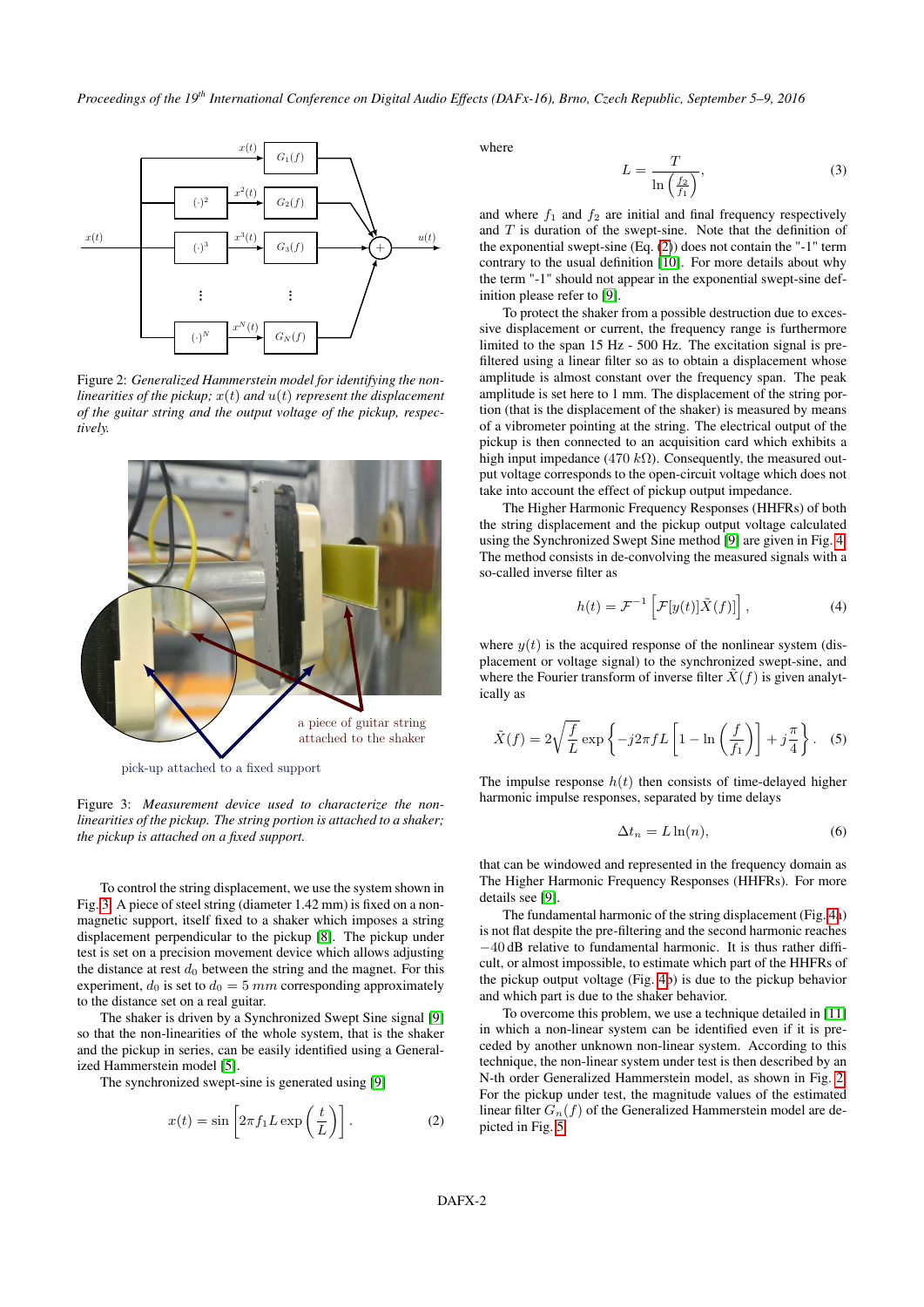<span id="page-2-1"></span>

(b) HHFRs of the output voltage of the pickup

Figure 4: *Higher Harmonic Frequency Responses (HHFRs) of (a) displacement of the string excited by the shaker and (b) the output voltage of the pickup.*

<span id="page-2-2"></span>

<span id="page-2-0"></span>Figure 5: *Magnitude values of the estimated filters*  $G_n(f)$  *of the Generalized Hammerstein model (Fig. [2\)](#page-1-0) of the pickup.*

<span id="page-2-3"></span>

Figure 6: *Modulus (a) and phase (b) of the first filter*  $G_1(f)$  *of the identified Generalized Hammerstein model of the pickup under test and its parametric fit.*

<span id="page-2-4"></span>

Figure 7: Modulus (a) and phase (b) of the second filter  $G_2(f)$  of the identified Generalized Hammerstein model of the pickup under test and its parametric fit.

(b)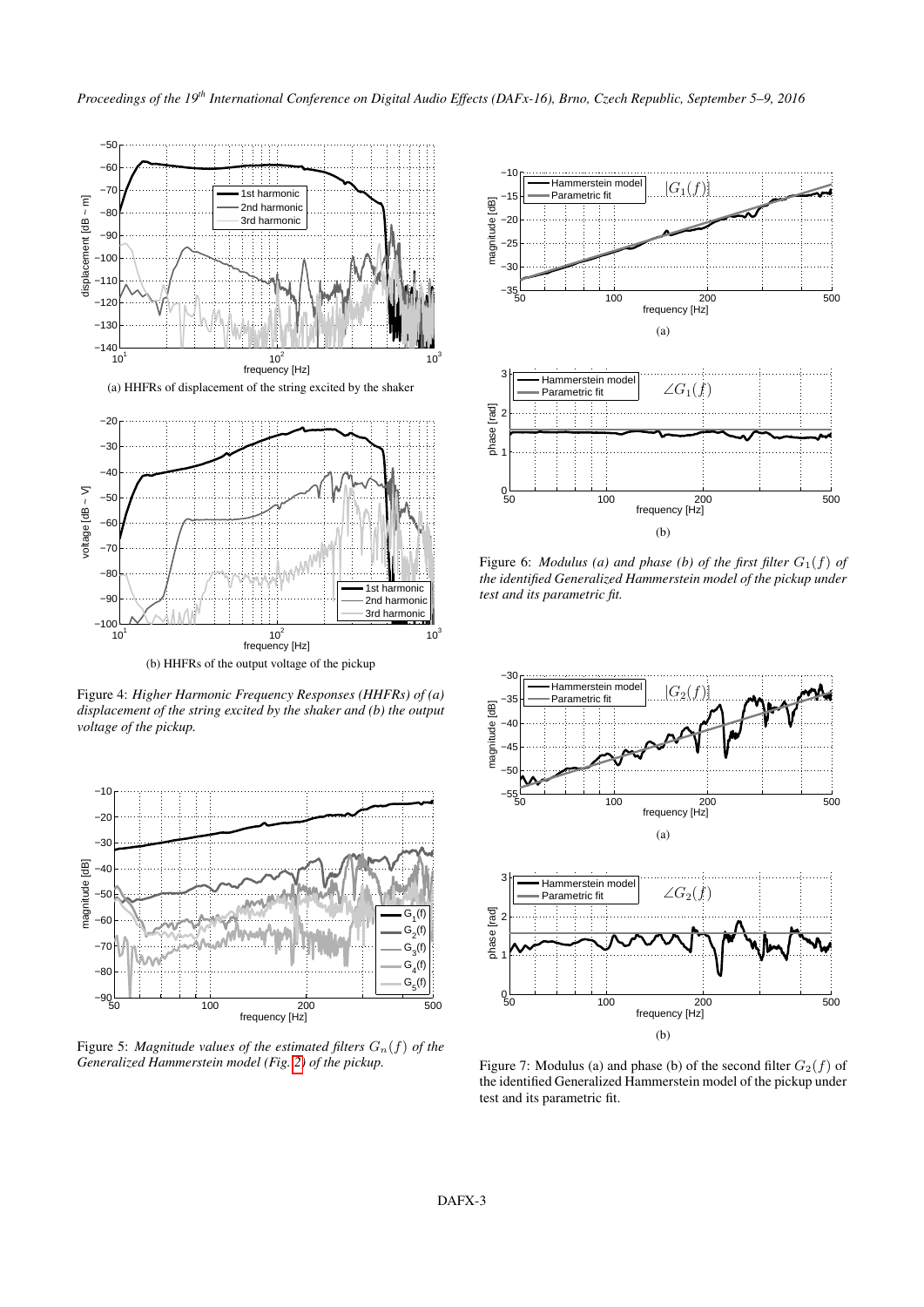*Proceedings of the 19th International Conference on Digital Audio Effects (DAFx-16), Brno, Czech Republic, September 5–9, 2016*

<span id="page-3-1"></span>Table 1: *Coefficients*  $\alpha_n$  *of the estimated parametric Hammerstein model.*

| $\alpha_1$ | $7.50e - 02$  |
|------------|---------------|
| $\alpha_2$ | $6.75e - 03$  |
| $\alpha_3$ | $2.11e - 0.3$ |
| $\alpha_4$ | $4.75e - 04$  |
| $\alpha_5$ | $8.31e - 04$  |

#### 3. NON-LINEAR PARAMETRIC MODEL OF THE PICKUP

Observing the estimated filters of the Generalized Hammerstein model depicted in Fig. [5,](#page-2-2) one can note that the dependence on frequency for all filters is approximately 6 dB/oct. Such a slope corresponds to  $j2\pi f$  in the frequency domain or to a simple derivative  $d/dt$  in the time domain.

It is thus tempting to fit all the filter responses  $G_n(f)$  with a function  $\alpha_n j2\pi f$  in order to replace each branch of the Generalized Hammerstein model by a multiplicative coefficient  $\alpha_n$  in series with a derivative function  $d/dt$ . A fit of the first two filters  $G_1(f)$  and  $G_2(f)$  (magnitude and phase) is depicted in Figs. [6](#page-2-3) and [7.](#page-2-4) It is interesting to note that the estimated phases of both filters are very close to  $\pi/2$  within the whole frequency range.

The estimated Generalized Hammerstein model can thus be parametrized and simplified to the following relation

$$
u(t) = \sum_{n=1}^{N} \alpha_n \frac{d x(t)^n}{dt} = \frac{d}{dt} \left( \sum_{n=1}^{N} \alpha_n x(t)^n \right). \tag{7}
$$

This relation being a time derivative of a Taylor series, we can simplify the Generalized Hammerstein model to a Hammerstein model consisting of a static non-linearity followed by a linear filter (Fig. [1\)](#page-0-0). In this particular case, the static non-linearity is represented by a simple Taylor series with coefficients  $\alpha_n$  and the linear filter is represented by a time domain derivative, as shown in Fig. [1.](#page-0-0) This result tends to confirm the model previously proposed by [\[2\]](#page-5-1). The fitted coefficients  $\alpha_n$  for the pickup under test are given in Table [1](#page-3-1) and the corresponding input-output characteristic is depicted in Fig. [8.](#page-3-2)

<span id="page-3-2"></span>

Figure 8: *Input-output graph of the static nonlinerity based calculated as a power series developpement with coefficinets*  $\alpha_n$  *given in Table [1.](#page-3-1)*

<span id="page-3-3"></span>

Figure 9: *Picture of the second experiment in which the pickup is placed under a vibrating string.*

### <span id="page-3-0"></span>4. MODEL VS. REAL GUITAR-STRING SIGNAL

To test the validity of the identified Hammerstein model, we set up a different experiment corresponding to a realistic use of the pickup. For that purpose, we use a lab guitar prototype [\[8\]](#page-5-7). A guitar string is fixed on an wooden beam. The string is tuned as open low E ( $f_0$  = 82 Hz). The pickup under test is set on a mechanical arm on which some precision movement pieces are fixed. Thanks to this system, the pickup position under the string can be adjusted along the 3 axes. For this experiment, the pickup is set at 1/4 of the total length of the string corresponding approximately to the neck position on a real guitar and the distance at rest between the string and the pickup is set at 5 mm. A detail of the experiment is shown in Fig. [9.](#page-3-3) The string is struck using an impact hammer. A vibrometer pointing at the string at the pickup location allows the measurement of the string displacement in the vertical plane. Temporal evolution of both string displacement and pickup output voltage are recorded simultaneously and depicted in Figs. [10](#page-4-0) and [11.](#page-4-1) A zoom on a few periods of both experimental signals is given for three different time lags along the time-varying response. As expected, the string displacement is distorted just after the excitation. It becomes less and less distorted as the harmonics of higher orders fade with time. The output signal of the pickup exhibits the same kind of behavior with time. One can notice that the output voltage is more distorted due to pickup non-linearities.

The displacement signal measured with the vibrometer is then used as the input of estimated parametric Hammerstein model of the pickup and the both measured and synthesized pickup outputs are compared on the same graph (Fig. [11\)](#page-4-1). The difference between estimated and experimental signals is plotted on Fig. [11,](#page-4-1) showing that the model succeeds in describing the non linear behavior of the pickup when used in realistic conditions.

#### 5. DISCUSSION

The results presented in this paper shows that a simple Hammerstein model seems to be sufficient for the pick-up modeling and that using a Generalized Hammerstein model is not necessary. However, several hypotheses have been put forward simplifying the problem that might be at the origin of small differences between the measured and modeled pick-up outputs compared in Figs. [10](#page-4-0)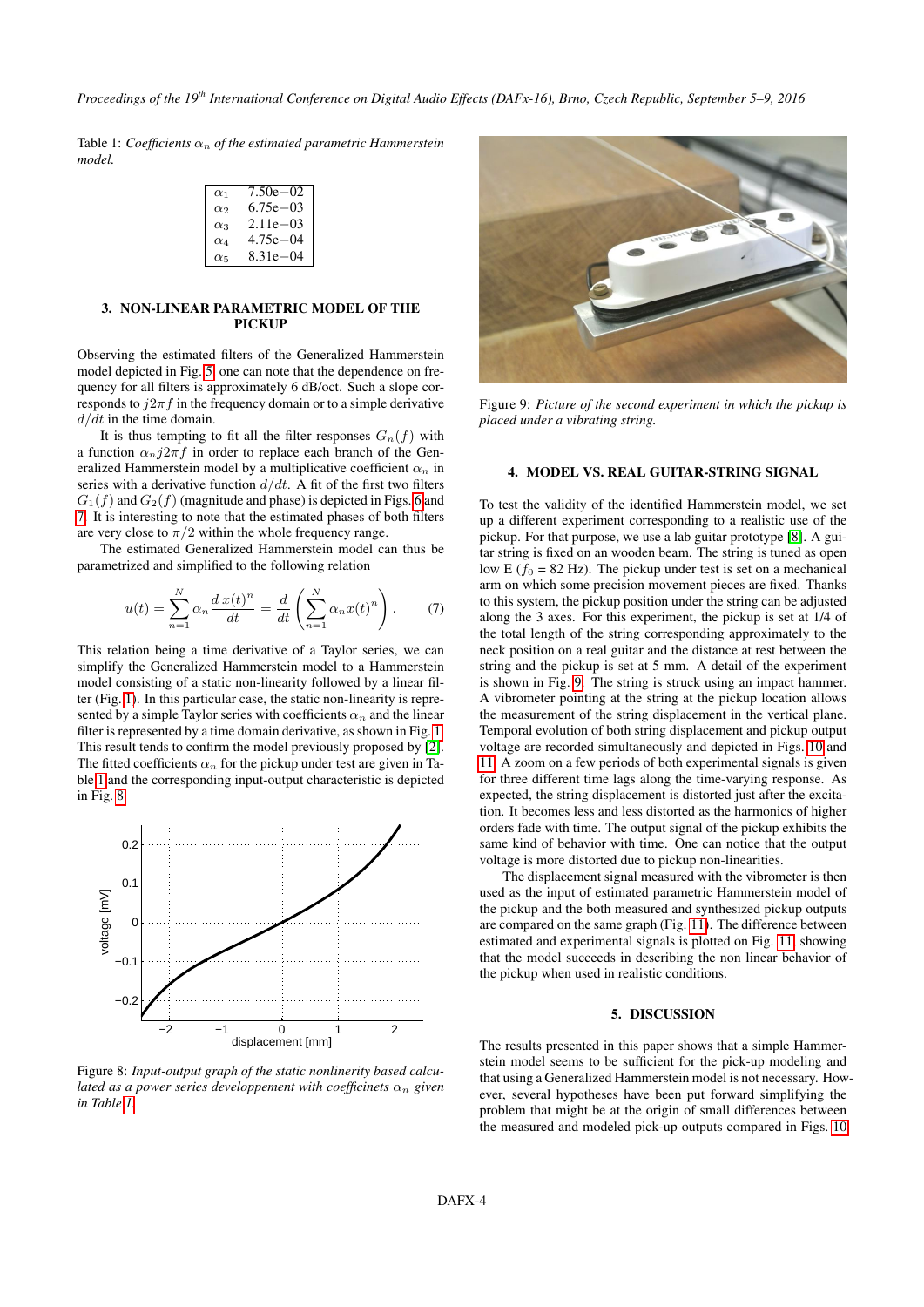

<span id="page-4-0"></span>Figure 10: Recorded signals of the vibrating string.



<span id="page-4-1"></span>Figure 11: Recorded and synthesized signals of the voltage from the pickup.